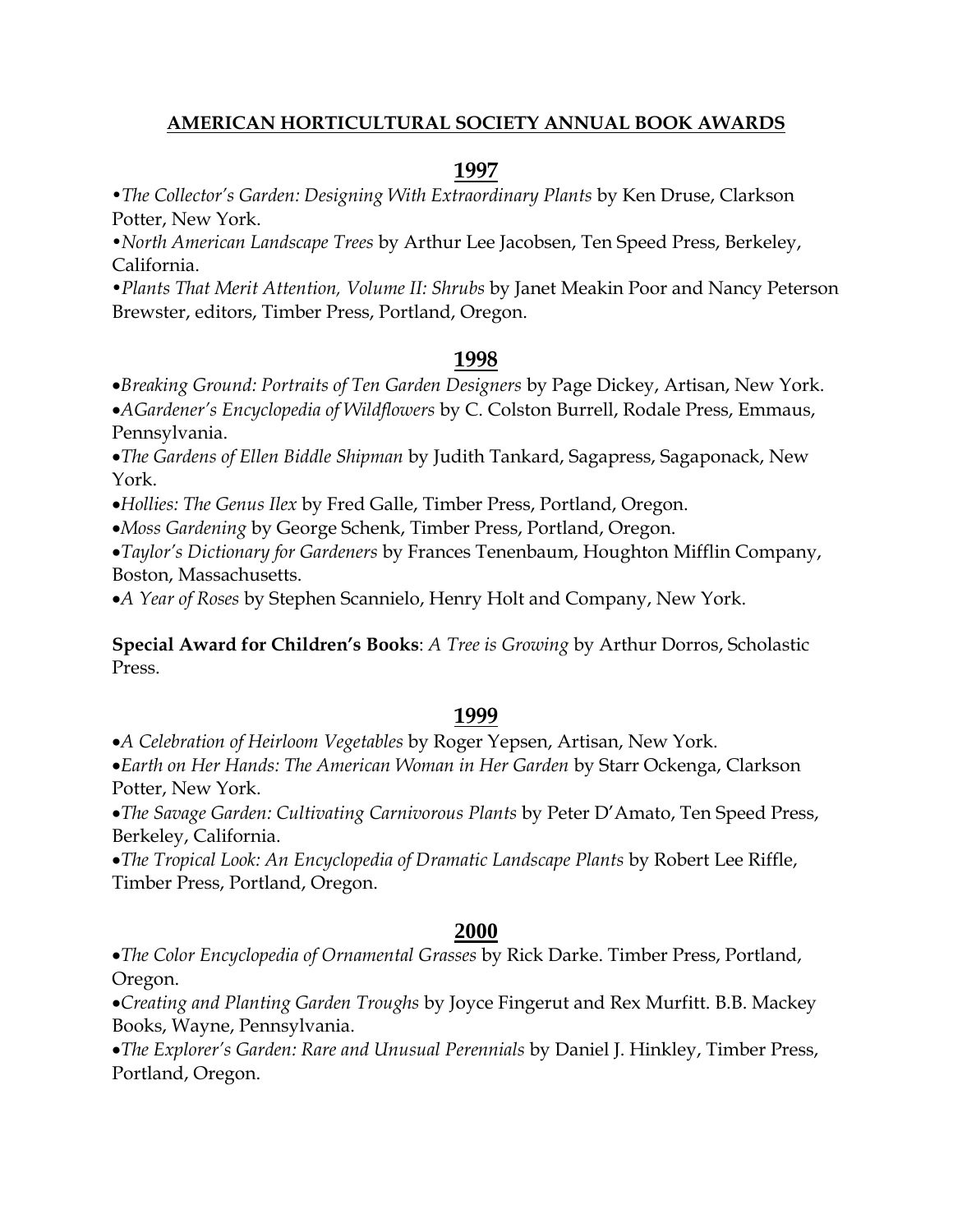•*The Pressed Plant: The Art of Botanical Specimens, Nature Prints, and Sun Pictures* by Andrea DiNoto and David Winter. Stewart, Tabori & Chang, New York. •*Washington's Gardens at Mount Vernon: Landscape of the Inner Man*, by Mac Griswold, Houghton Mifflin Company, Boston, Massachusetts.

#### **2001**

• *Making More Plants: The Science, Art, and Joy of Propagation* by Ken Druse. Clarkson Potter, New York, New York.

•*Passionate Gardening: Good Advice for Challenging Climates* by Lauren Springer and Rob Proctor. Fulcrum Publishing, Golden, Colorado.

•*Growing Home: Stories of Ethnic Gardening* by Susan Davis Price, University of Minnesota Press, Minneapolis.

•*The Once & Future Gardener: Writing from the Golden Age of Garden Magazines 1900-1940*. Edited by Virginia Tuttle Clayton. David R. Godine, Boston, Massachusetts.

#### **2002**

•*Armitage's Manual of Annuals, Biennials, and Half-hardy Perennials*, by Allan Armitage. Timber Press, Portland, Oregon.

•*Bulbs of North America*, edited by Jane McGary. Timber Press, Portland, Oregon.

•*The Greater Perfection*, by Frank Cabot. Hortus Press, New York, New York.

•*Insects and Gardens*, by Eric Grissell. Timber Press, Portland, Oregon.

•*The Cactus Family*, by Edward F. Anderson. Timber Press, Portland, Oregon**.**

#### **2003**

•*The American Woodland Garden,* by Rick Darke. Timber Press, Portland, Oregon.

•*An Encyclopedia of Shade Perennials,* by W. George Schmid. Timber Press, Portland, Oregon.

•*Grounds for Pleasure: Four Centuries of the American Garden*, by Denise Otis. Harry N. Abrams, Inc., New York, New York.

•*Melons for the Passionate Grower,* by Amy Goldman. Artisan, New York, New York.

•*Native Trees, Shrubs, and Vines,* by William Cullina. Houghton Mifflin, Boston, Massachusetts.

#### **2004**

•*The Passion for Gardening* by Ken Druse. Clarkson Potter, New York, New York.

•*Time and the Gardener* by Elisabeth Sheldon. Beacon Press, Boston, Massachusetts.

•*Your House, Your Garden* by Gordon Hayward. W. W. Norton & Company, New York, New York.

•*Tropical Flowering Plants* by Kirsten Albrecht Llamas. Timber Press, Portland, Oregon. •*An Encyclopedia of Cultivated Palms* by Robert Lee Riffle and Paul Craft. Timber Press, Portland, Oregon.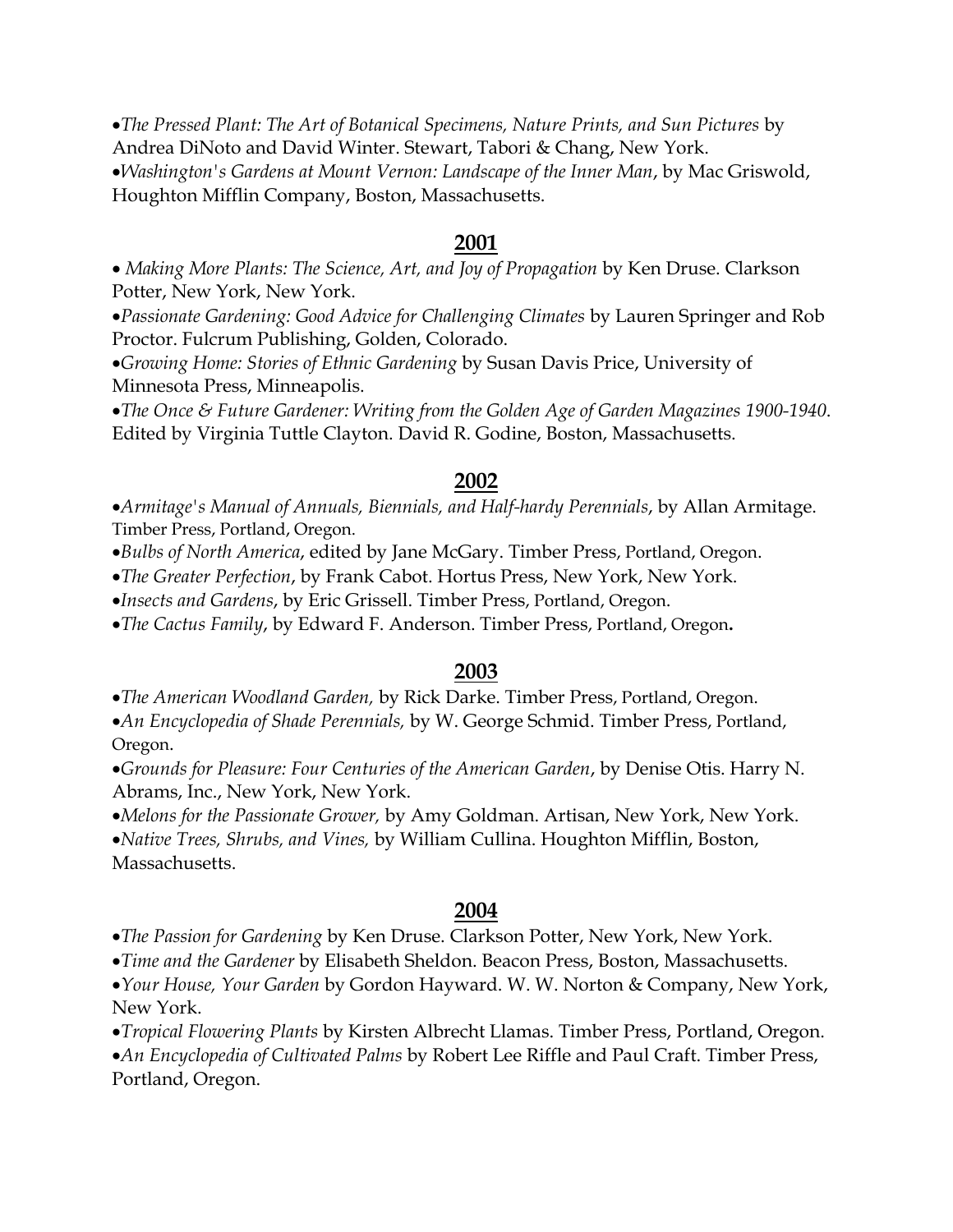# **2005**

•*American Household Botany: A History of Useful Plants 1620-1900***,** by Judith Sumner, Timber Press, Portland, Oregon.

•*Understanding Orchids*, by William Cullina (Houghton Mifflin)

•*Plants and Landscapes for Summer Dry Climates of the San Francisco Bay Region***,** by the East Bay Municipal Utility District (EBMUD), Oakland, California.

•*The Compleat Squash: A Passionate Grower's Guide to Pumpkins, Squashes, and Gourds*, by Amy Goldman; Photographs by Victor Schrager. Artisan.

•*Encyclopedia of Water Garden Plants,* by Greg Speichert and Sue Speichert. Timber Press, Portland, Oregon.

# **2006**

•*The Art of the Japanese Garden* by David and Michiko Young (Tuttle Publishing)

•*California Native Plants for the Garden* by Carol Bornstein, David Fross, and Bart O'Brien (Cachuma Press)

•*Growing Hardy Orchids* by John Tullock (Timber Press)

•*The Wild Braid* by Stanley Kunitz (W.W. Norton)

•*Yard Full of Sun* by Scott Calhoun (Rio Nuevo Publishers)

# **2007**

•*Hellebores: A Comprehensive Guide* by C. Colston Burrell and Judith Knott Tyler (Timber Press)

•*Defiant Gardens: Making Gardens in Wartime* by Kenneth I. Helphand (Trinity University Press)

•*Wildflowers of the Pacific Northwest* by Mark Turner and Phyllis Gustafson (Timber Press)

### **2008**

•*Foliage* by Nancy J. Ondra (Storey Publishing)

•*A Natural History of North American Trees* by Donald Culross Peattie (Houghton Mifflin Co.)

• *Perennial Vegetables* by Eric Toensmeier (Chelsea Green Publishing Company)

• *Viburnums* by Michael Dirr (Timber Press)

Citation of Special Merit: *Sunset's Western Garden Book*, and the Brooklyn Botanic Garden's All-Region Guides series.

# **2009**

•*The Heirloom Tomato* by Amy Goldman (Bloomsbury USA)

•*Hardy Succulents* by Gwen Moore Kelaidis (Storey Publishing)

•*Native Ferns, Moss and Grasses* by William Cullina (Houghton Mifflin Harcourt)

•*Plant-Driven Design* by Scott Ogden and Lauren Springer Ogden (Timber Press)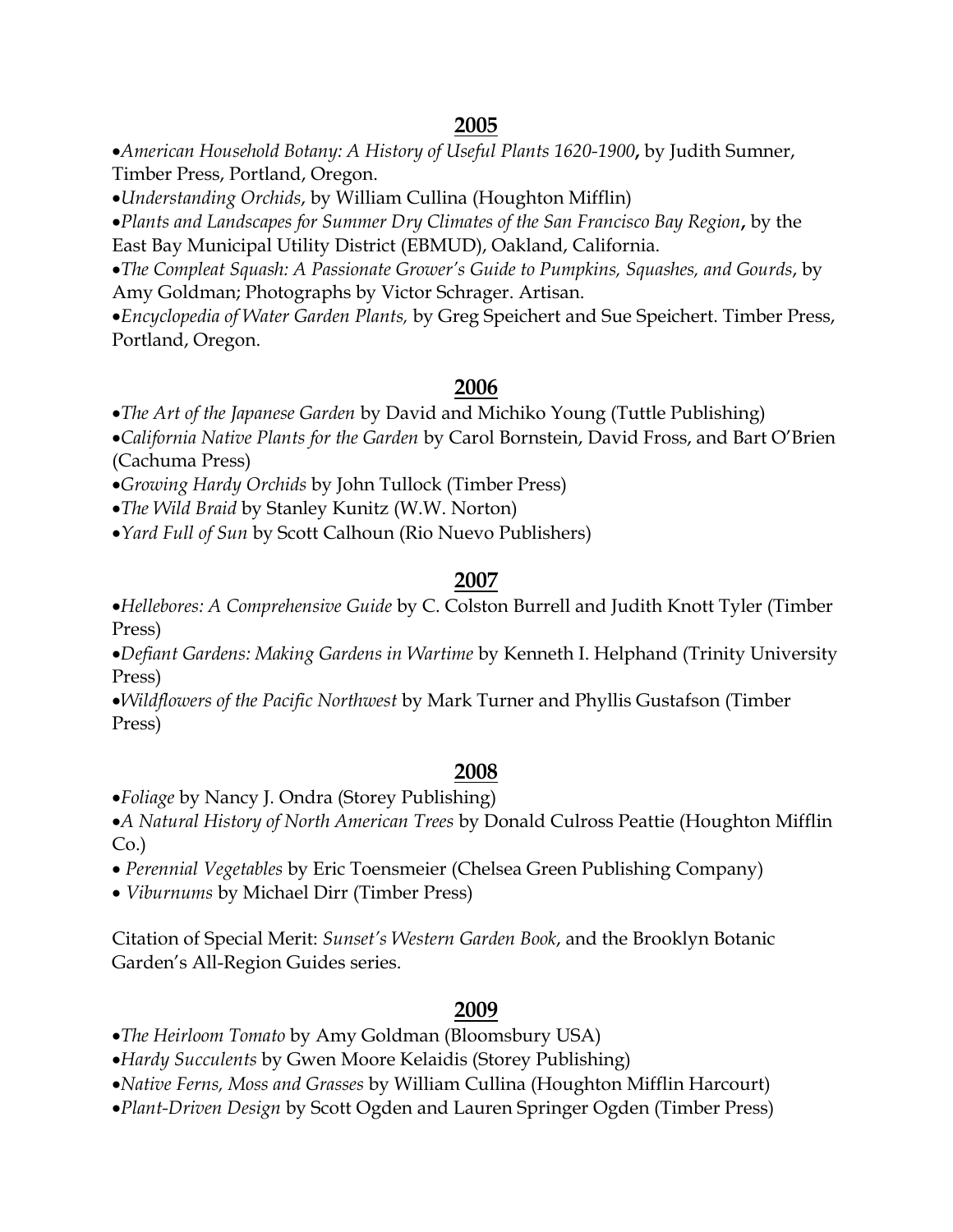Citation of Special Merit: *The Garden Primer* by Barbara Damrosch and *Herbaceous Perennial Plants* by Allan M. Armitage

#### **2010**

•*The Brother Gardeners* by Andrea Wulf (Alfred A. Knopf)

•*The Explorer's Garden: Shrubs and Vines from the Four Corners of the World* by Daniel J. Hinkley (Timber Press)

•*Parks, Plants, and People* by Lynden B. Miller (W.W. Norton & Company)

•*Wicked Plants* by Amy Stewart (Algonquin Books)

Citation of Special Merit: *Manual of Woody Landscape Plants* by Michael Dirr (Stipes Publishing L. L. C.)

#### **2011**

•*Armitage's Vines and Climbers* by Allan Armitage (Timber Press)

•*Edible Landscaping* by Rosalind Creasy (Sierra Club Books)

•*From Art to Landscape* by W. Gary Smith (Timber Press)

•*Gardening for a Lifetime* by Sydney Eddison (Timber Press)

#### **2012**

•*Holistic Orchard* by Michael Phillips (Chelsea Green Publishing)

•*Putting Down Roots* by Marcia C. Carmichael (Wisconsin Historical Society Press)

•*Small Green Roofs* by Nigel Dunnet, Dusty Gedge, John Little, & Edmund C. Snodgrass (Timber Press)

•*Writing the Garden* by Elizabeth Barlow Rogers (David R. Godine, Publisher)

•*The Year-Round Vegetable Gardener* by Niki Jabbour (Storey Publishing)

### **2013**

•*The California Wildlife Habitat Garden* by Nancy Bauer (University of California Press)

•*A Guide to Bearded Irises* by Kelly D. Norris (Timber Press)

•*The Organic Seed Grower* by John Navazio (Chelsea Green Publishing)

• *"A Rich Spot of Earth"* by Peter J. Hatch (Yale University Press and Thomas Jefferson Foundation)

•*The Seed Underground* by Janisse Ray (Chelsea Green Publishing)

•*World's Fair Gardens* by Cathy Jean Maloney (University of Virginia Press)

# **2014**

•*The Four Season Farm Gardener's Cookbook* by Barbara Damrosch and Eliot Coleman (Workman Publishing)

•*Apples of North America* by Tom Burford (Timber Press)

•*The Resilient Farm and Homestead* by Ben Falk (Chelsea Green Publishing)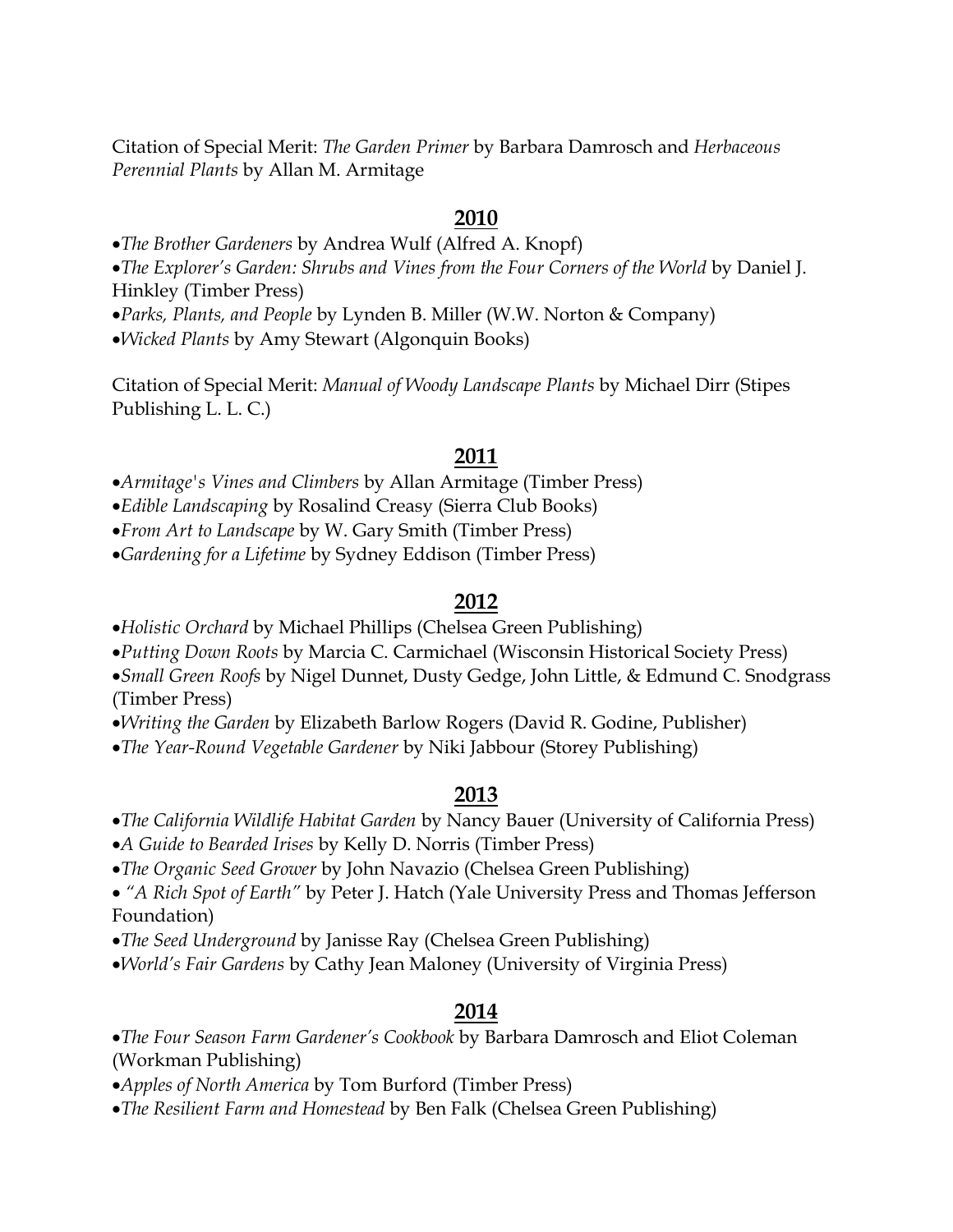• *Apples of Uncommon Character* by Rowan Jacobsen (Bloomsbury)

• *Attracting Beneficial Bugs to Your Garden* by Jessica Walliser (Timber Press)

• *Flora Ilustrata* edited by Susan M. Fraser and Vanessa Bezemer Sellers (Yale University Press and New York Botanical Garden)

• *The Market Gardener* by Jean-Martin Fortier (New Society Publishers)

• *Weeds of North America* by Richard Dickinson and France Royer (University of Chicago Press)

### **2016**

- *How Plants Work* by Linda Chalker-Scott (Timber Press)
- *The Art of Gardening* by Chanticleer Gardeners and R. William Thomas (Timber Press)
- *Planting in a Post-Wild World* by Thomas Rainer and Claudia West (Timber Press)
- *The Seed Garden* (Seed Savers Exchange)
- *Seeing Seeds* by Robert Llewellyn and Teri Dunn Chace (Timber Press)

### **2017**

- *All the Presidents' Gardens* by Marta McDowell (Timber Press)
- *The Bee-Friendly Garden* by Kate Frey and Gretchen LeBuhn (Ten Speed Press)
- *Garden Revolution* by Larry Weaner and Thomas Christopher (Timber Press)
- *PLANT* (Phaidon Press)
- *Rock Gardening* by Joseph Tychonievich (Timber Press)

### **2018**

- *Bees: An Identification and Native Plant Forage Guide* by Heather Holm (Pollination Press LLC)
- *Floret Farm's Cut Flower Garden* by Erin Benzakein with Julie Chai (Chronicle Books)
- *Trees of North America: Michaux and Redouté's American Masterpiece* curated by New York Botanical Garden (Abbeville Press Publishers)

# **2019**

- *Designing with Palms* by Jason Dewees; photographs by Caitlin Atkinson (Timber Press)
- *The Food Explorer* by Daniel Stone (Dutton Books)
- *Niki Jabbour's Veggie Garden Remix* by Niki Jabbour (Storey Publishing)

# **2020**

- *Fruit Trees for Every Garden: An Organic Approach to Growing Apples, Pears, Peaches, Plums, Citrus, and More* by Orin Martin with Manjula Martin (Ten Speed Press)
- *The Melon* by Amy Goldman; photographs by Victor Schrager (City Point Press)
- *The Scentual Garden: Exploring the World of Botanical Fragrance* by Ken Druse; botanical photographs by Ellen Hoverkamp (Abrams)